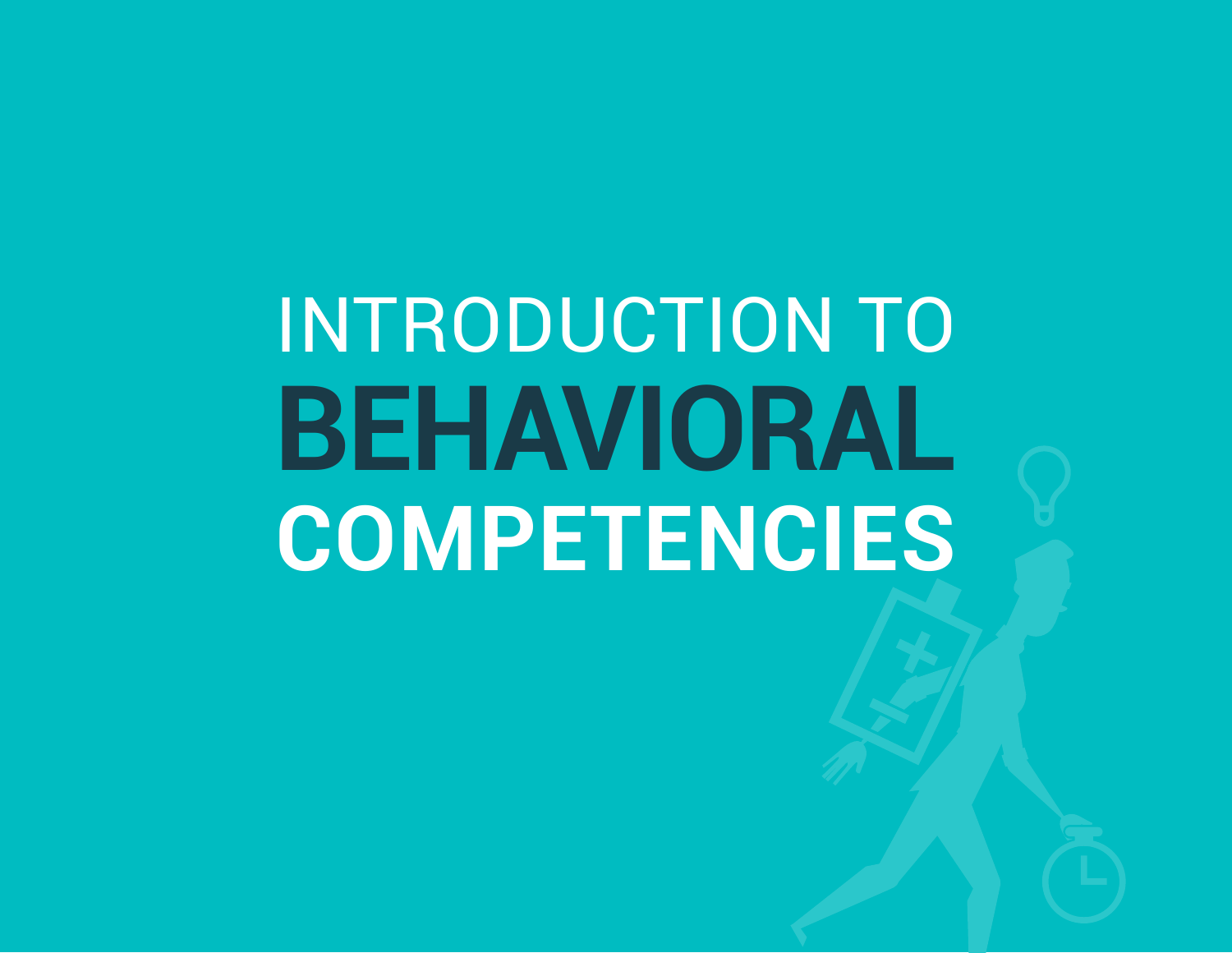# **Table of Contents**

The recipient of this document acknowledges that HRSG is the owner or the licensee of all intellectual property rights in the material published. Those works are protected by copyright laws and treaties around the world. The recipient shall not license, sublicense, sell, resell, transfer, assign, or otherwise commercially exploit or make this document available to any third party in any way. The recipient acknowledges that HRSG maintains copyright over the document and reserves the right to grant any exception to this copyright agreement.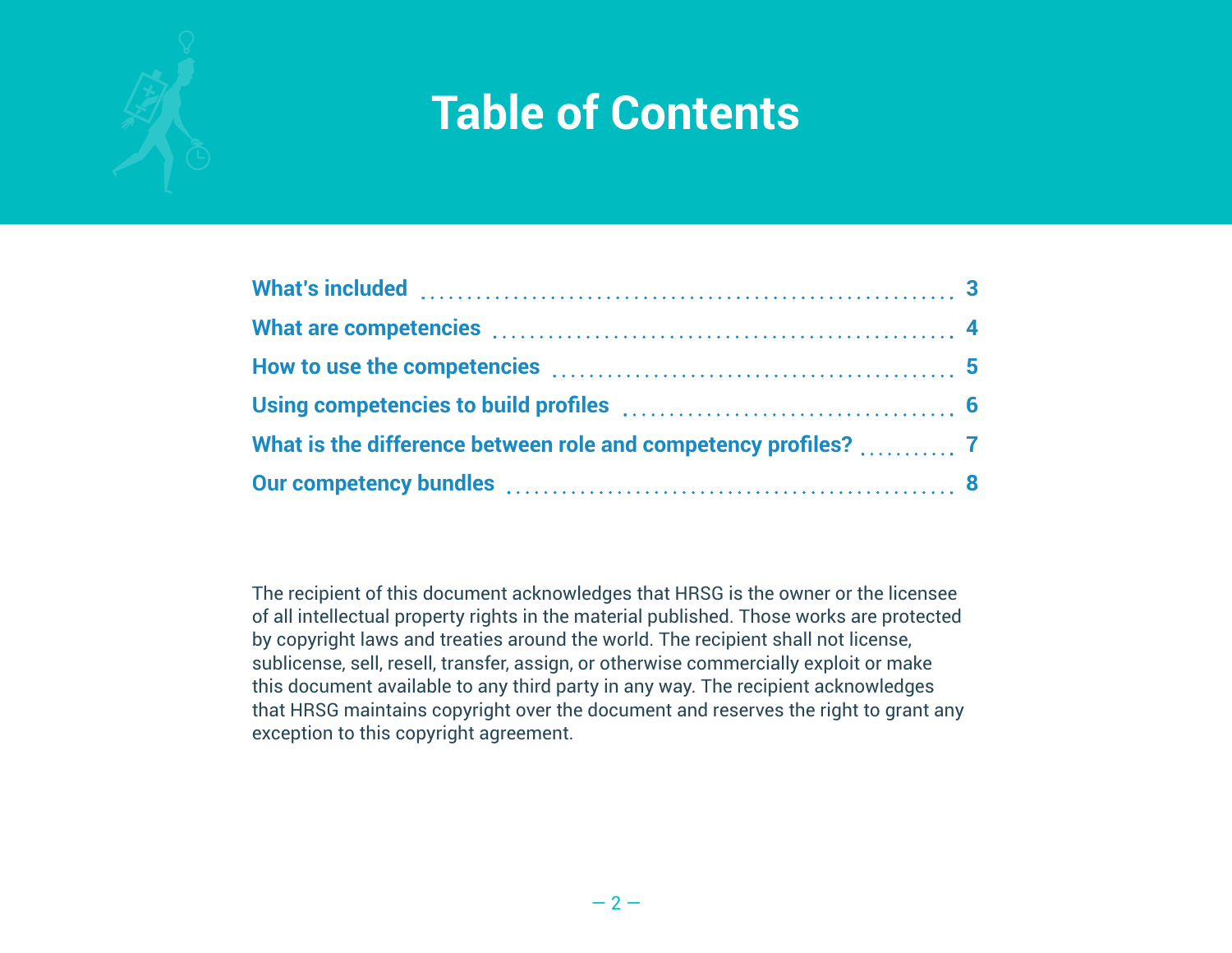<span id="page-2-0"></span>

# **What's included:**

This guide introduces you to competencies, and to the various ways we package them at HRSG. We show you how to use competencies to build role and job profiles, including three steps for success. We also explain our three competency bundles: Foundation, Align, and Optimize, and help you choose which one is right for your organization.

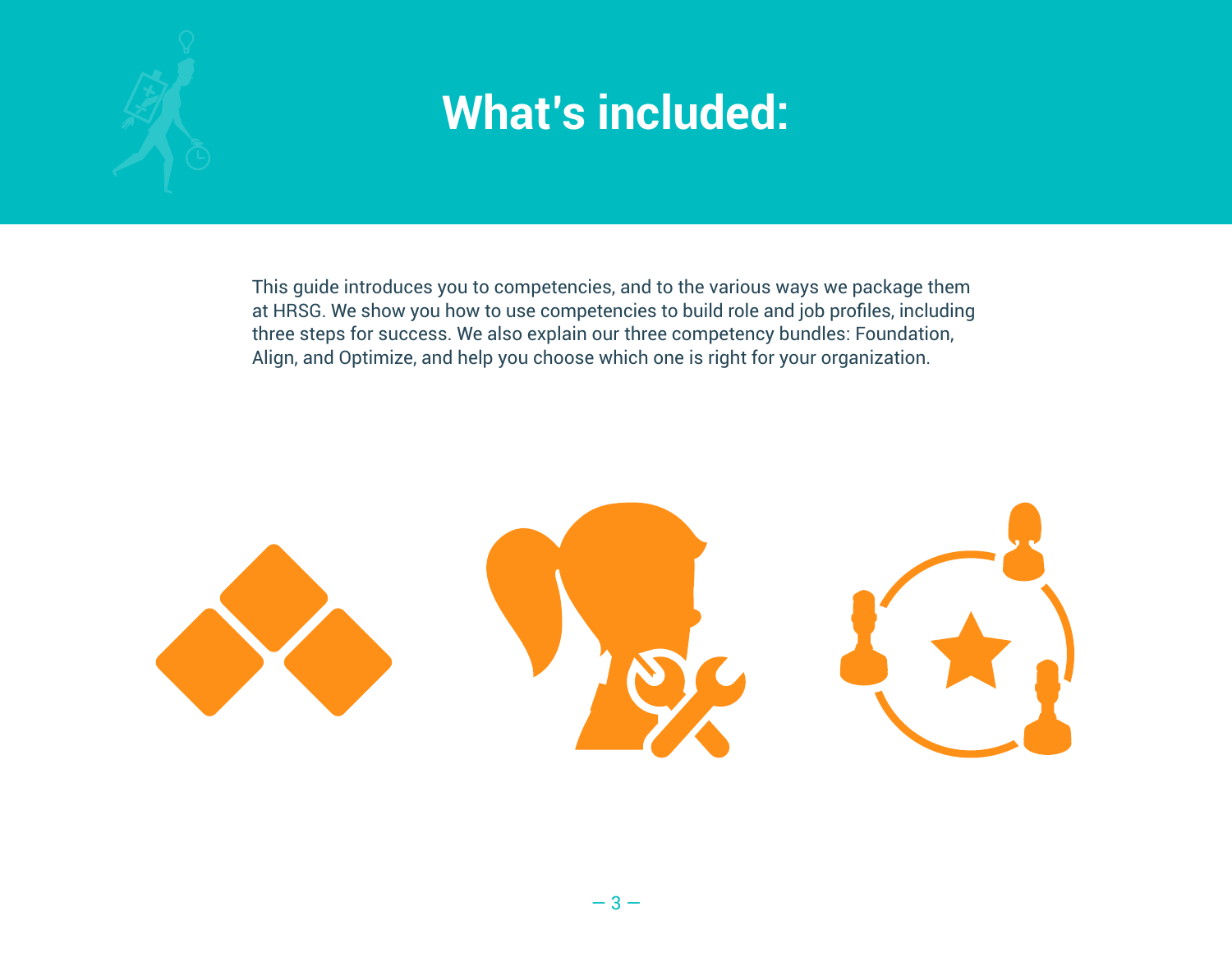<span id="page-3-0"></span>

### **Competencies**

#### **What are they?**

Competencies identify the observable behaviors of top performers, and describe not just WHAT these employees do, but HOW they do it. By describing the "how" and presenting the information as observable phenomena, competencies give you a more practical, accurate way to identify, retain, and develop the talent your organization needs.



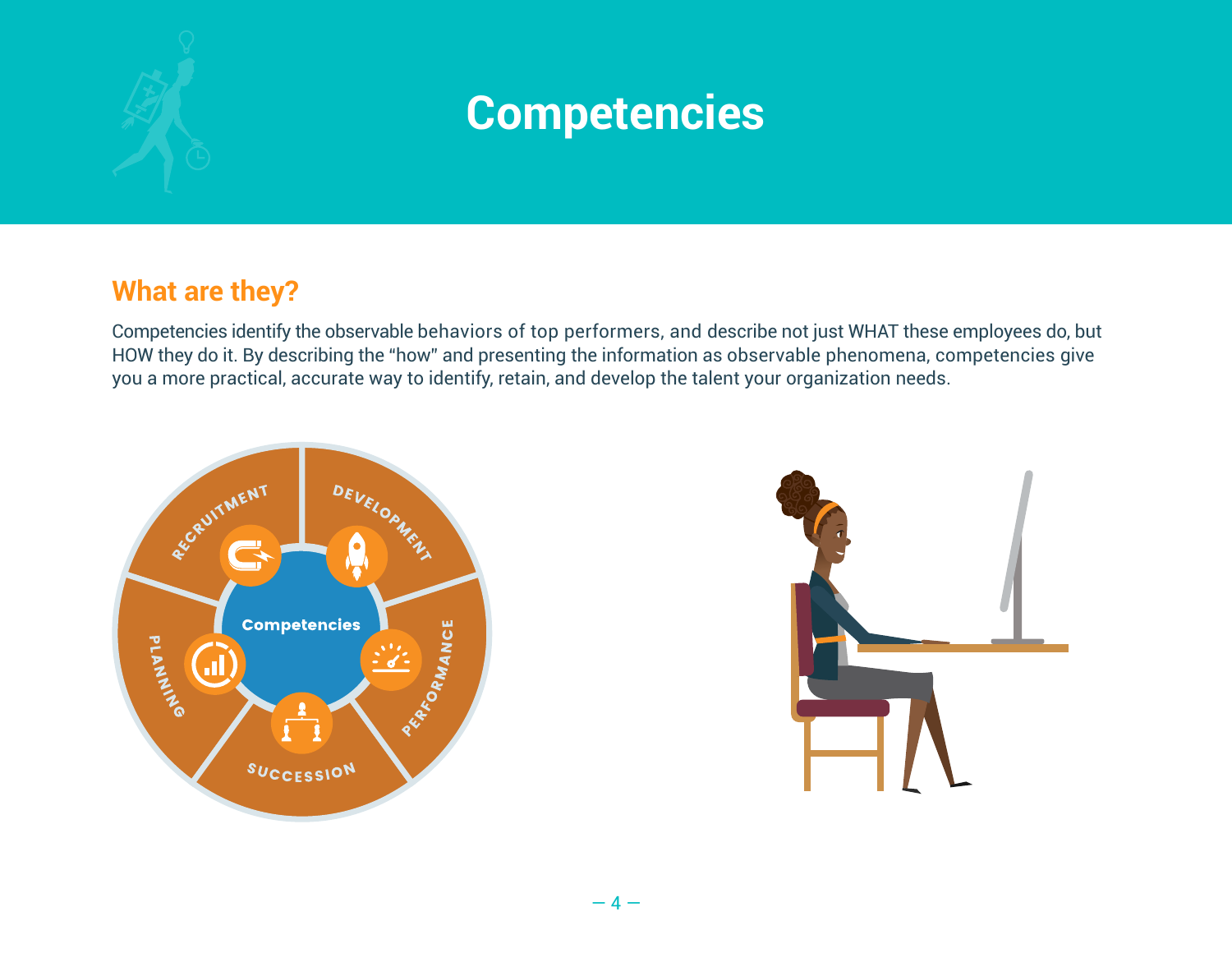<span id="page-4-0"></span>

### **Competencies**

#### **How are they used?**

Competencies can be used to improve every stage in the talent lifecycle: recruitment and selection, assessment and evaluation, performance management, and succession planning. The use of competencies as the foundation of all HR activities enhances the consistency of the process and ensures better alignment between HR and the organization's broader strategic goals.

Competencies provide a deeper level of detail to help organizations clearly articulate and identify excellence on the job. Competencies focus on observable behaviors, reducing the potential for subjective interpretation and individual bias.

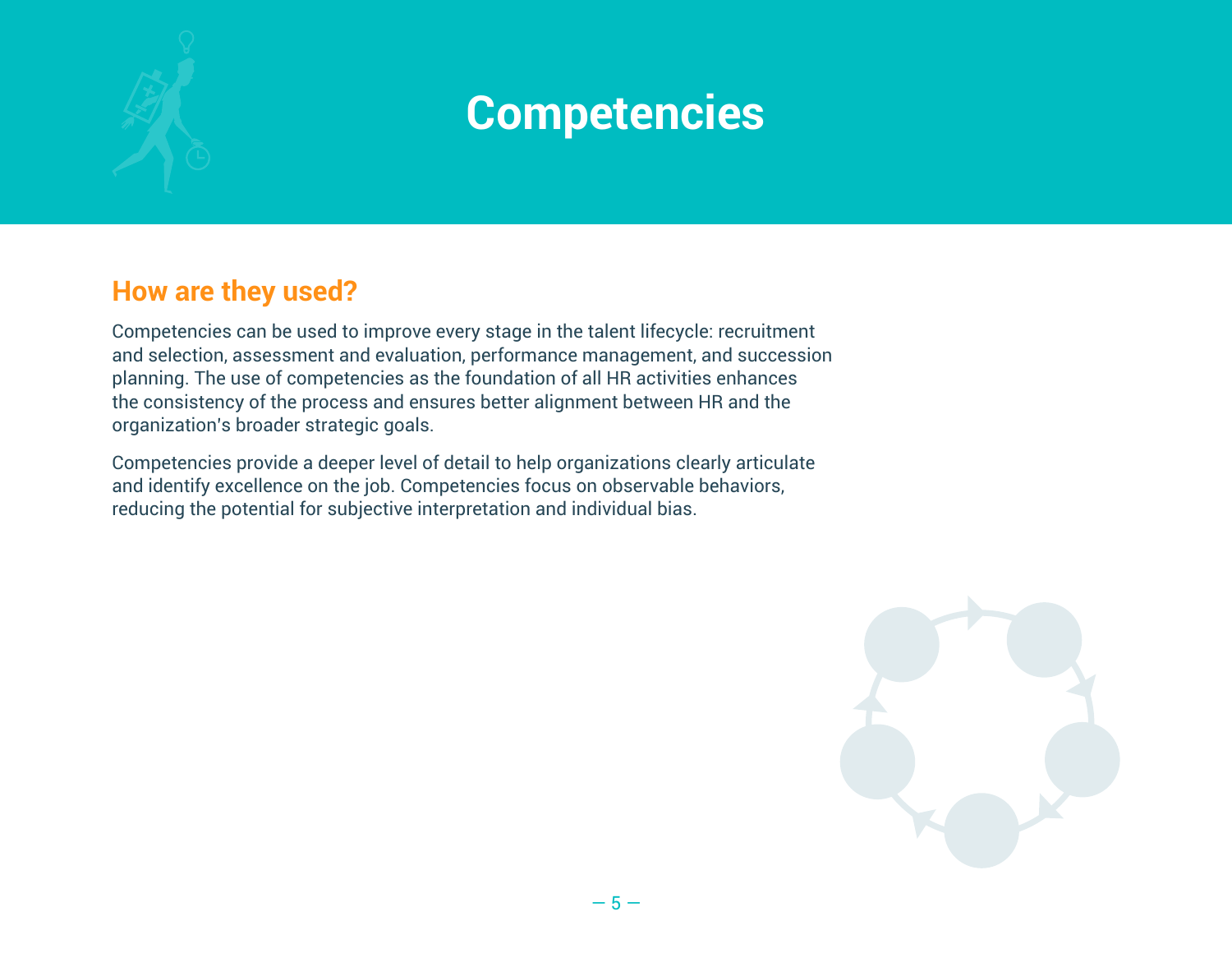# <span id="page-5-0"></span>**Using competencies to build competency profiles**

**Competency profiles are the foundation of any competency-based initiative. Articulating competencies and proficiency levels at the job level brings greater focus and continuity to the entire talent-management lifecycle. We offer the following recommendations for organizations that are planning to implement competencies.**

#### **1. Start with a pilot project**

Competencies bring the greatest value when they're applied to the whole workforce, but you don't need to do it all at once. Starting with a small pilot project is a great way to explore multi-level competencies and adapt the competency content and profilebuilding process to the unique needs of your organization.

#### **2. Identify the goal**

HR professionals use competencies for many reasons. Some want to strengthen or change organizational culture, others want to reduce turnover or ensure consistent performance across different locations, and so on. Make sure you have a clear goal in mind before starting a competencybased initiative, and take baseline measurements so you can gauge the effectiveness of the initiative post-launch.

#### **3. Leverage automation tools**

Using tools such as spreadsheets, email, and Word documents to select and apply multi-level competencies to job profiles can add to the challenge. Using nextgeneration software tools such as HRSG's [CompetencyCore](http://www.hrsg.ca/software) can streamline the process by helping you manage competency content, synthesize organizational input, and ensure a defensible, fully documented process.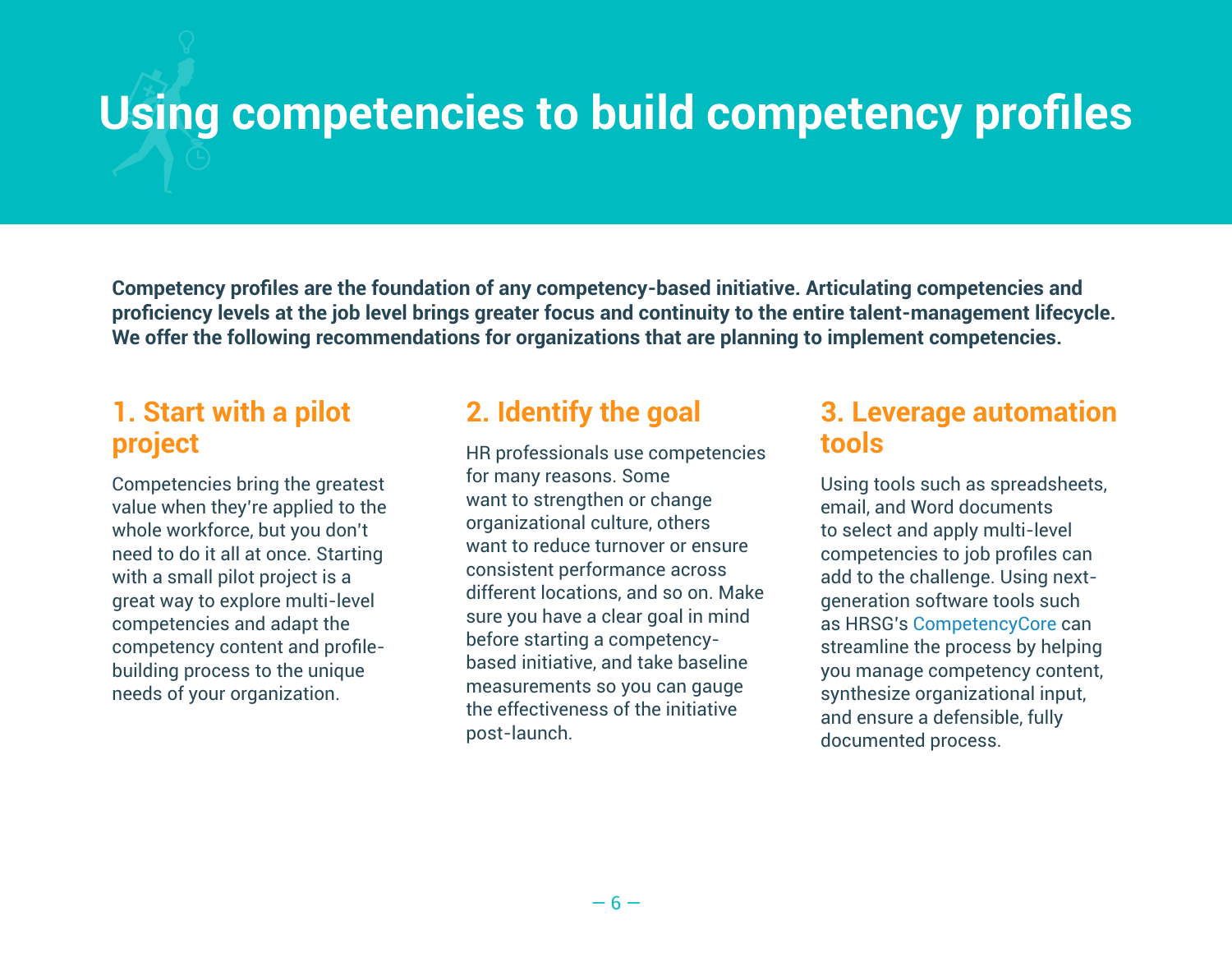# <span id="page-6-0"></span>**Difference between role profiles and competency profiles**

A role profile describes the competencies needed for success in a general role. Think about an Administrator and the key competencies needed for success. Communication, Information Gathering and Processing, and Planning and Organizing are all critical.

The duties associated with "Administrator" are quite general. You can have Administrators in Finance, Administration, Procurement, and so on. But despite this, the key competencies of Communication, Information Gathering and Processing, and Planning and Organizing are all required.

Meanwhile, job profiles are more specific. Within the Administrator role, job profiles exist for Administrative Assistant, Bookkeeper, Purchasing, etc. While each of these jobs requires some specialized competencies, the key competencies remain the same regardless of function.



*"While each job requires some specialized competencies, the key competencies remain the same regardless of function."*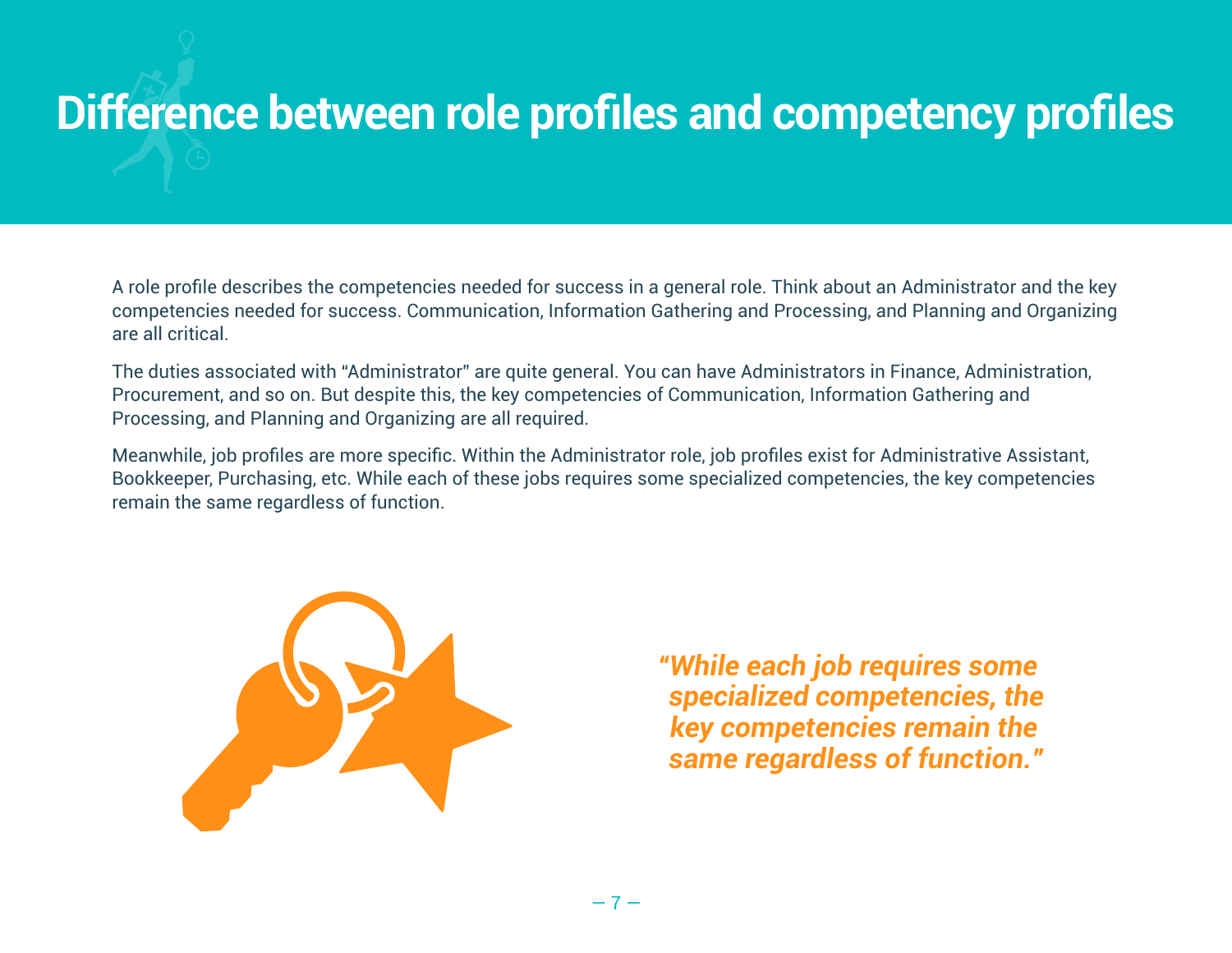<span id="page-7-0"></span>

All of our competency bundles contain multi-level competencies that can be used to align and improve the entire talent life cycle. They can be easily customized to fit your organization's unique goals and talent requirements, and have been developed and maintained in accordance with industry best practices. All the competencies included in the Foundation and Align packages are mapped to on-the-job learning resources and behavioral interview questions, which are sold separately as add ons.

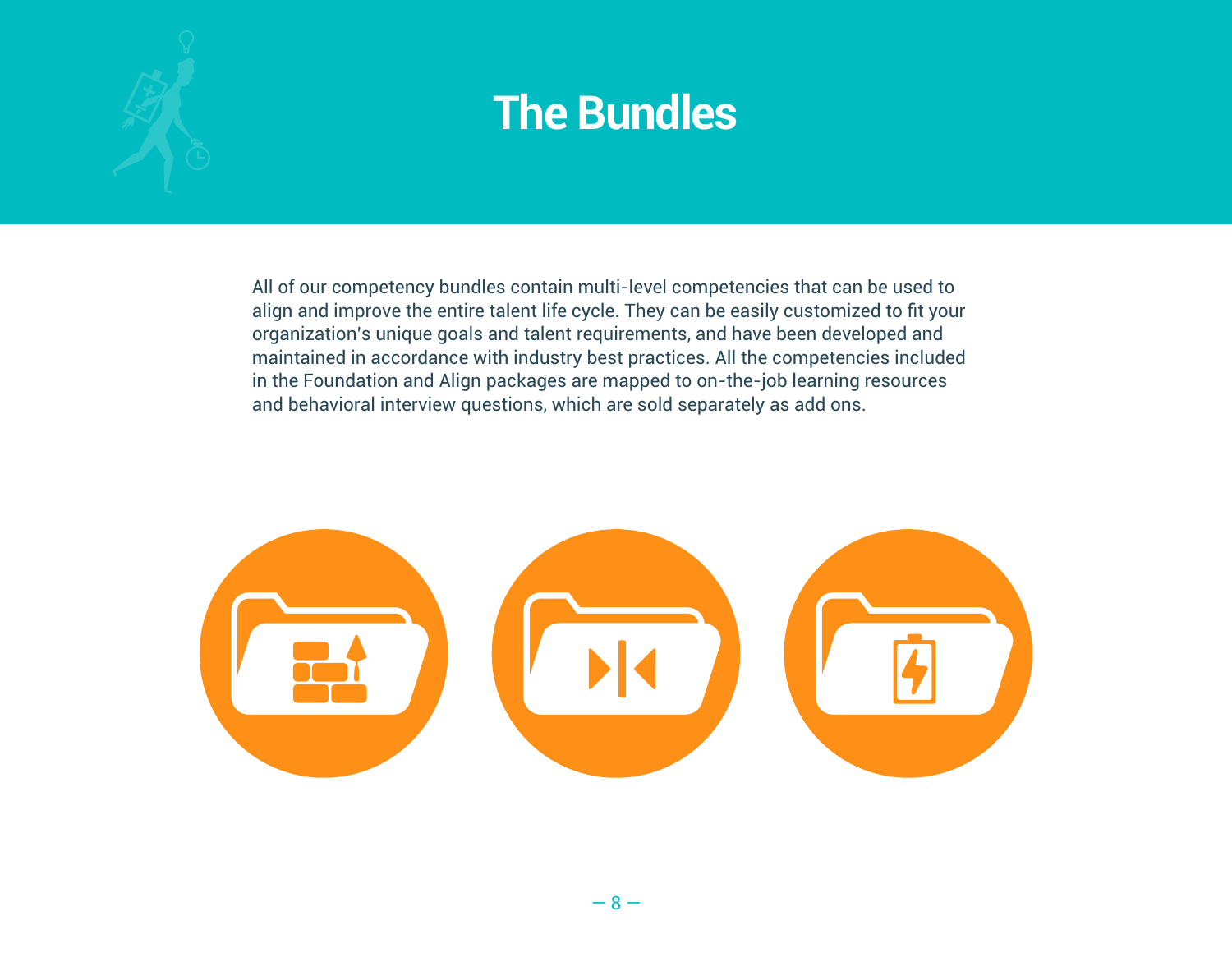

#### **Foundation**

This entry-level bundle of competencies includes 25 general competencies and 50 role profiles. With this bundle you can align employee performance to achieve your company vision and common goals, build a dynamic workforce to meet current and future needs, and empower employees.

#### **You should get this bundle if you:**

- Are an organization just starting out with competencies and want to keep things simple.
- Want to emphasize the soft skills, or general competencies rather than the technical.

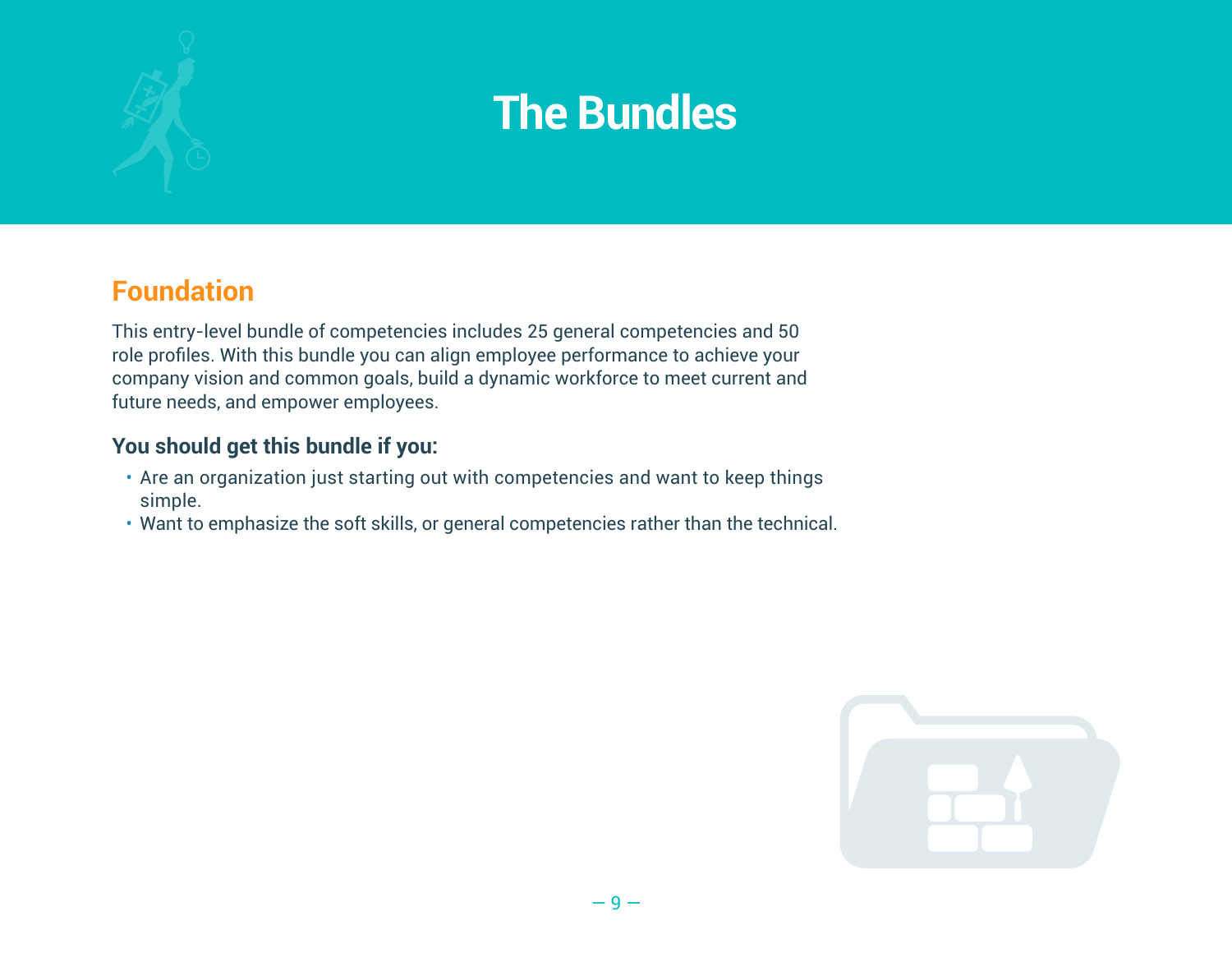

### **Align**

This mid-level bundle of competencies includes 94 general and technical competencies, and 90 job-based profiles. The included technical competencies have been developed with input from subject-matter experts and industry representatives. With this bundle you can align employee performance to achieve your company vision and common goals, build a dynamic workforce to meet current and future needs, and empower employees.

#### **You should get this bundle if you:**

- Are an organization familiar with the basics of competencies and want to expand your offerings.
- Have focused on soft skills but want to branch out into technical skills as well.

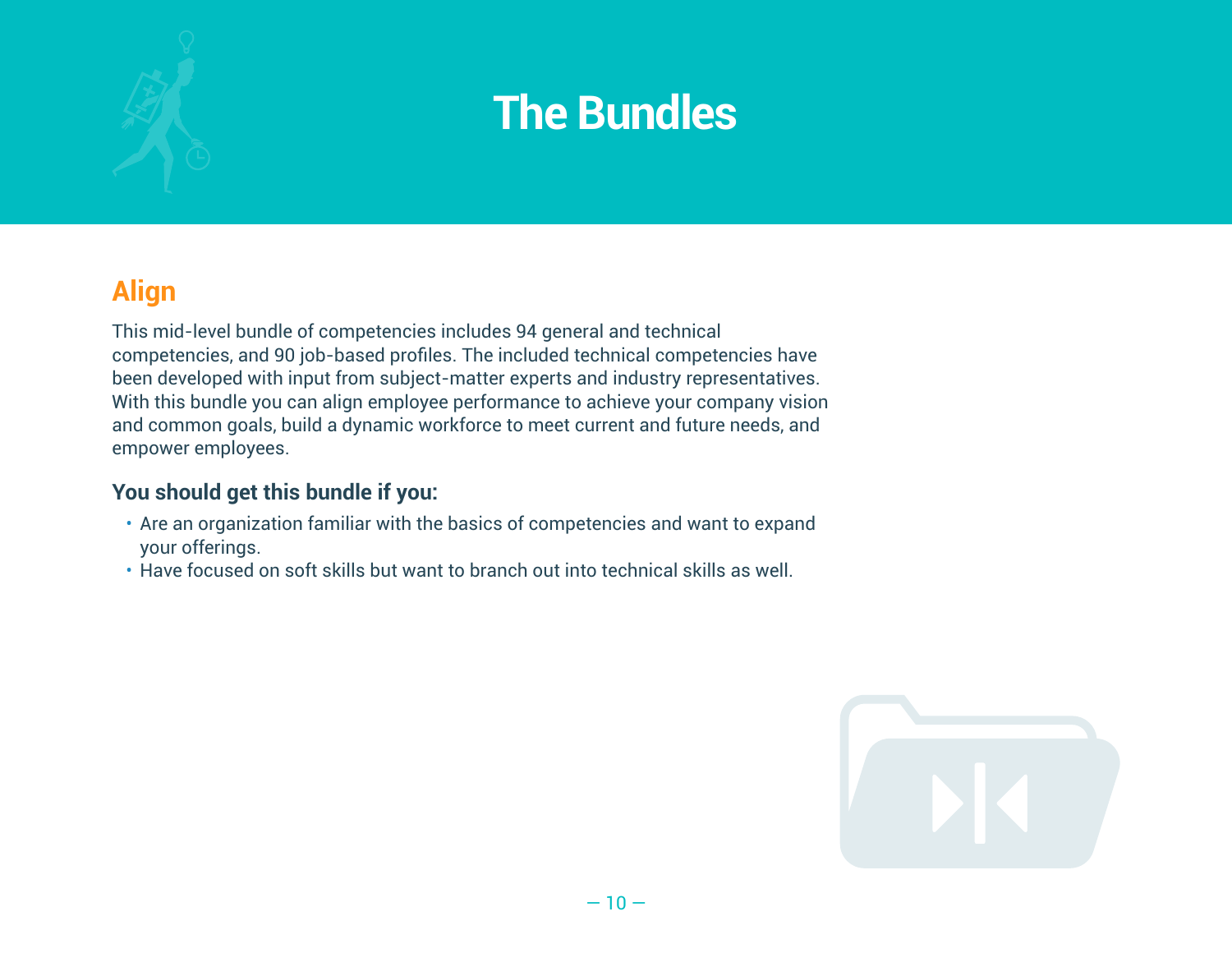

#### **Optimize**

This is our most comprehensive competency bundle, and includes 154 general and technical competencies, as well as 340 job profiles. The included technical competencies have been developed with input from subject-matter experts and industry representatives. With this bundle you can align employee performance to achieve your company vision and common goals, build a dynamic workforce to meet current and future needs, and empower employees.

#### **You should get this bundle if you:**

• Are an organization that is very familiar with competencies, and want to build competency profiles that include general and technical competencies.